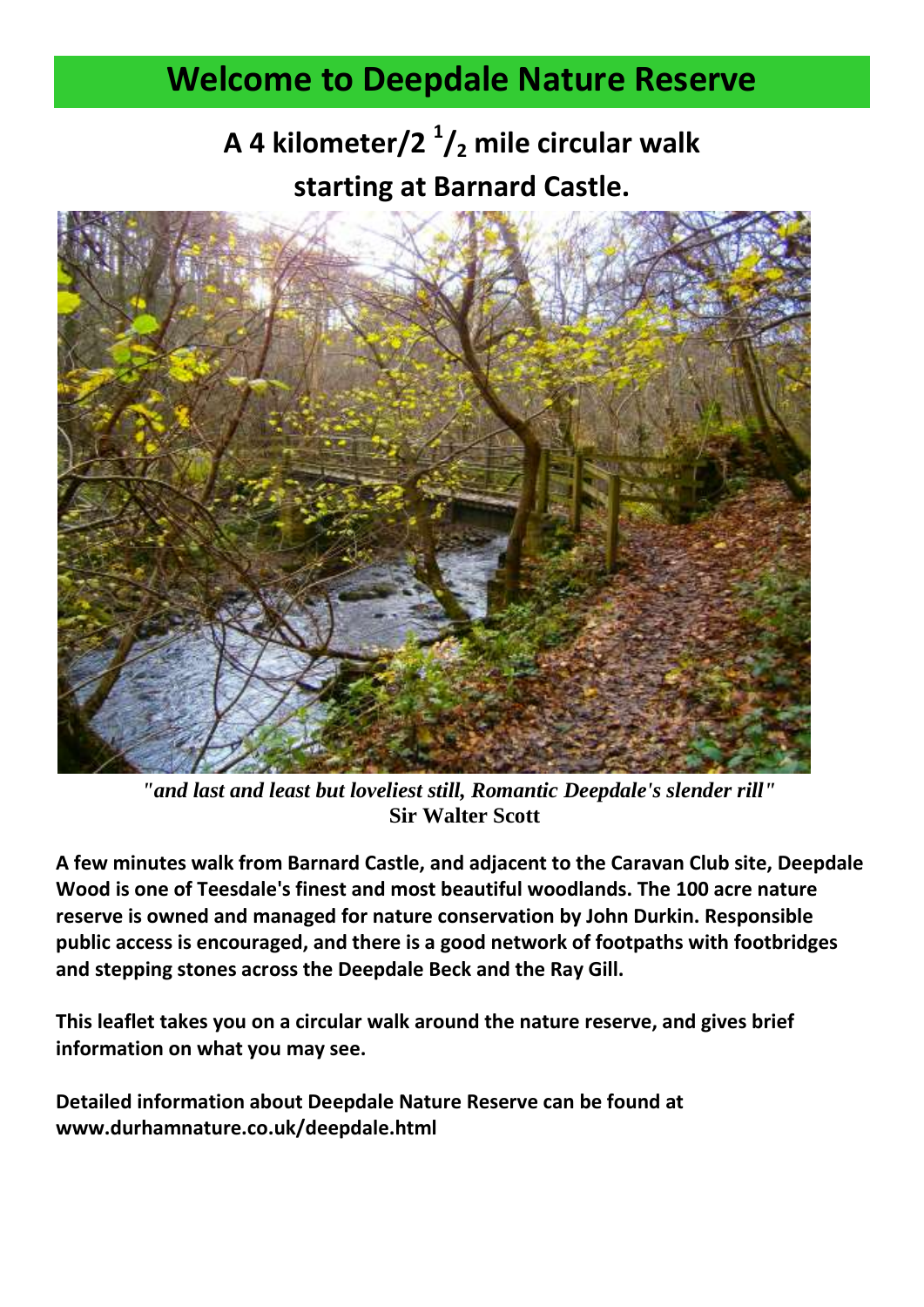## **Starting from Barnard Castle,**

**There are parking areas in the market place, Scar Top and Raby Avenue areas of Barnard Castle. Follow one of the footpaths down to the "Pipe Bridge", a footbridge over the River Tees upstream of the Castle. Cross the footbridge, then cross Lartington Lane, and go through the gateway which is across the road and to your left. There is also a small parking area here at the reserve entrance. A level, surfaced path takes you through the woods and meadows alongside the Deepdale Beck. After 600 metres you arrive at the ford over the Ray Gill. If the Gill is flowing too deeply to paddle through, there is the Ray Gill footbridge 20 metres further upstream, to your right.**

**For the circular walk, cross the Ray Gill footbridge and turn left through an area of "coppiced" woodland. Turn right onto the level path, and after 100 metres cross the Deepdale Beck over a second footbridge. Turn right, and follow the beck upstream. The building on your left is the remains of an old shooting range from the First World War. It can be handy if there is a shower of rain. The rifle range buildings**



**The path follows the beck, until a large fallen tree has collapsed the original streamside footpath. At this point you leave the Nature Reserve, but you are still on a public footpath. Return to the Beck after the fallen tree, and stay alongside the Beck – the path becomes narrower here. After crossing a side stream called the Smart Gill, the Great Stone is through a gate on your right, a nice little spot to watch the Beck flowing over its limestone bedrock. The Great Stone is a pink granite "erratic", brought from Shap Fell by an ice sheet during the last ice age.**



**The Great Stone**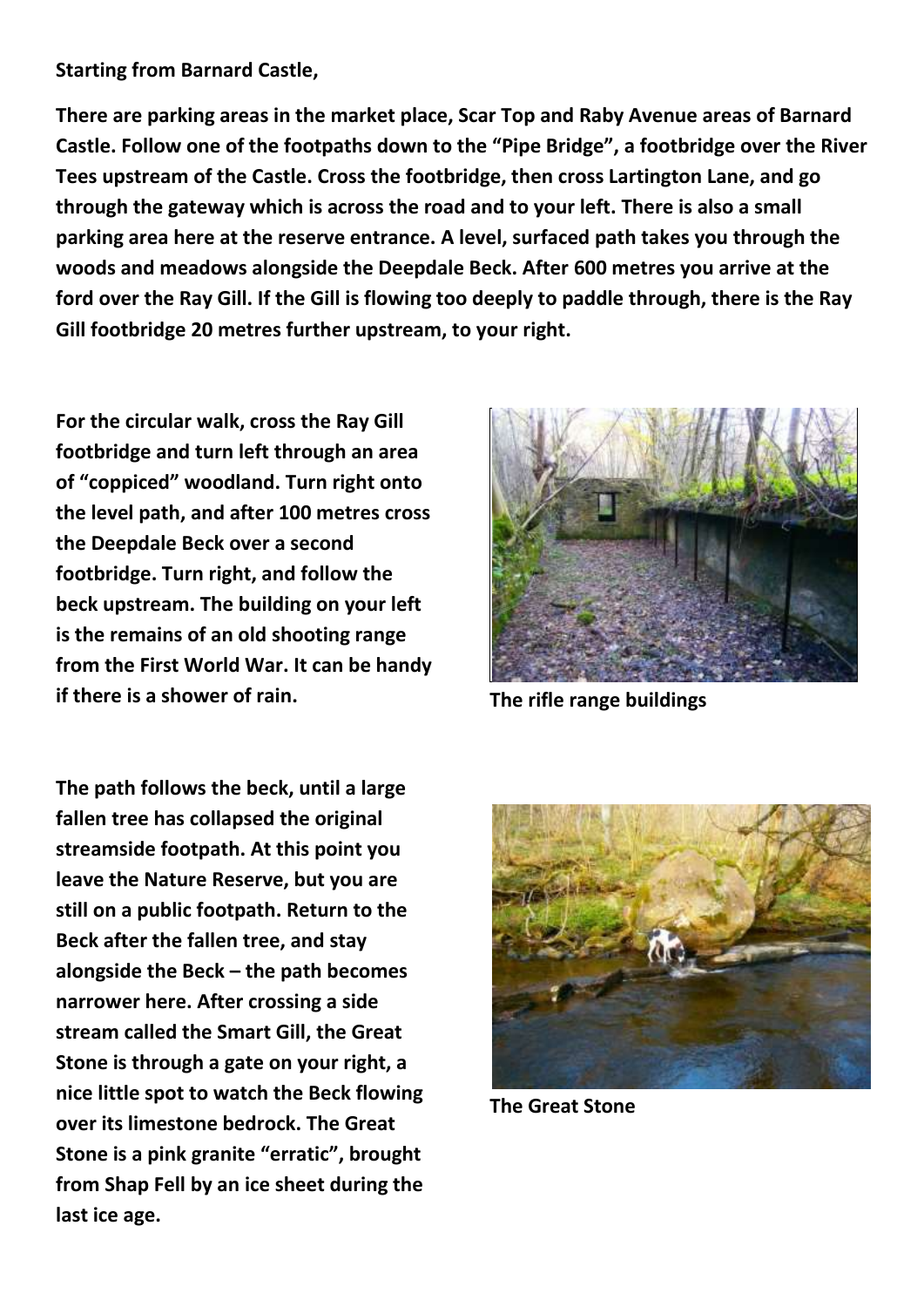**Returning to the main path, keep to your right, follow some footpath signs, and you will come to a stile over a fence, and the ford over the beck. This can usually be paddled in trainers or boots in summer, but the beck is liable to spate and bare feet or wellies may be necessary. If the water is low, small fossils, "crinoids" can be found on flat, orangey coloured rocks.** 



## **The ford**

**Once across the beck, you are back in the nature reserve land, and a level path continues upstream, and can be followed for several miles. Our route doubles back downstream to your right after the ford, past a short and slightly scrambly section of path, then the path improves again. Follow the path downstream to the Great Stone, where the main footpath leaves the beck and heads up the hillside to your left. This is a good area for woodland flowers. From the Pine trees at the top of the hill there is a good view over the dale. Continue on into an area of more open woodland, where there are several paths, all taking you back down to the Ray Gill Footbridge or to the Ray Gill ford, then back along the level path to the Pipe Footbridge and Barnard Castle.**

**[If you want to walk in the woods but don't want to paddle across the Deepdale Beck ford on the circular walk, then you should do the circular part of the walk in the reverse direction, crossing the Ray Gill footbridge as described, but then staying on the north side of the beck instead of crossing the Deepdale Beck footbridge. When you reach the Deepdale Beck ford, you can then either return the way you came, or else continue to follow the beck upstream. This later takes you outside of the Nature Reserve, but is a public footpath that can be followed through the wood for several miles.]**